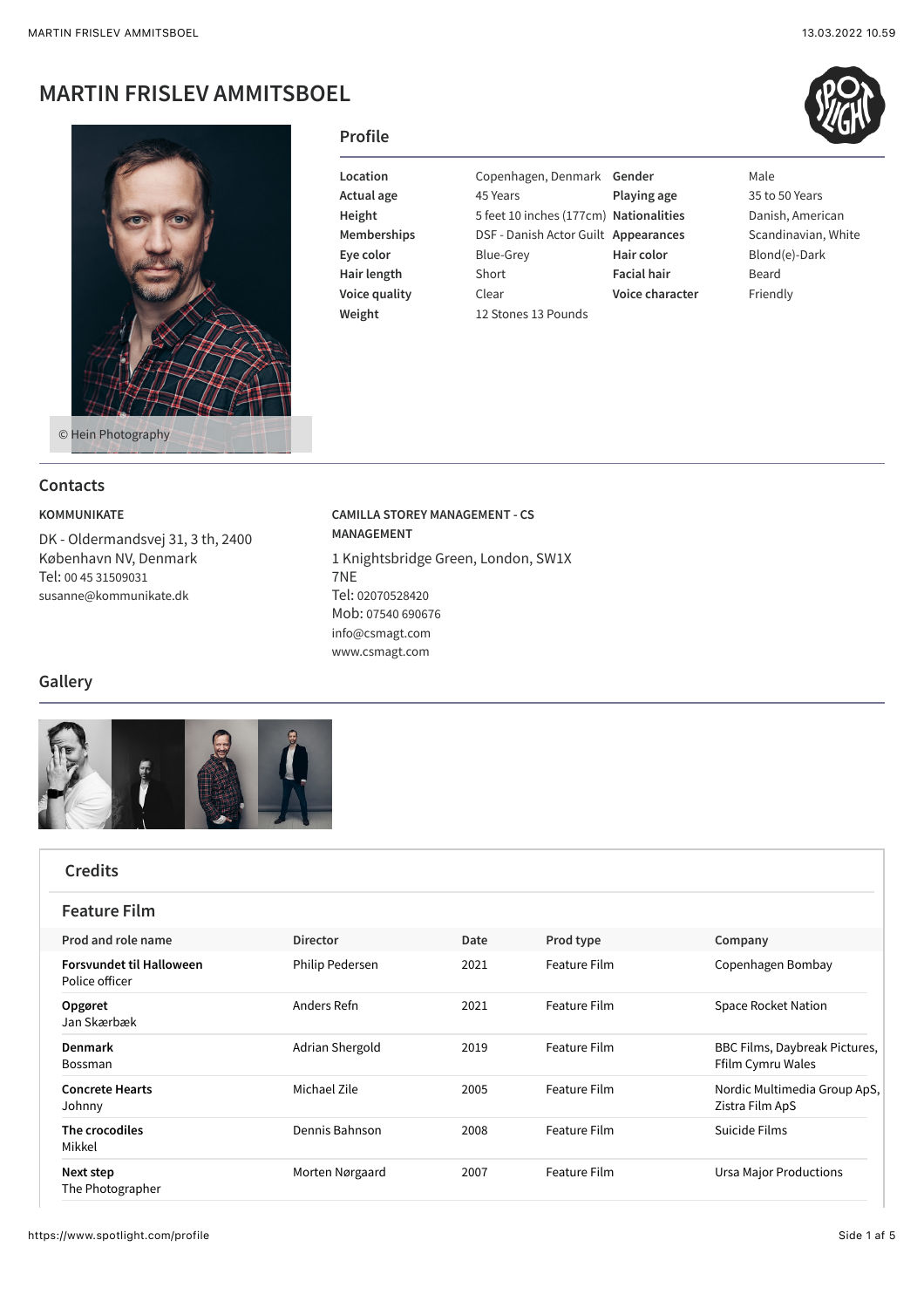MARTIN FRISLEV AMMITSBOEL 13.03.2022 10.59

| Monas verden<br>Martin                     | Jonas Elmer                                           | 2001 | Feature Film        | Per Holst Filmproduktion                      |
|--------------------------------------------|-------------------------------------------------------|------|---------------------|-----------------------------------------------|
| At klappe med een hånd<br>Martin           | Gert Fredholm                                         | 2001 | Feature Film        | Zentropa Entertainments                       |
| Her i nærheden<br>Detective                | Kaspar Rostrup                                        | 2000 | <b>Feature Film</b> | Det Danske Filminstitut,<br>Nordisk Film, TV2 |
| <b>Music Video</b>                         |                                                       |      |                     |                                               |
| Prod and role name                         | <b>Director</b>                                       | Date | Prod type           | Company                                       |
| Voksen fest<br>Leif                        | lan Isak                                              | 2018 | Music Video         | Honey Trap                                    |
| <b>Filips far</b><br>Leif                  | Simon Bonde                                           | 2017 | Music Video         | Honey Trap                                    |
| Nederen forældre<br>Leif                   | Simon Bonde                                           | 2014 | Music Video         | Honey Trap                                    |
| <b>Web Series</b>                          |                                                       |      |                     |                                               |
| Prod and role name                         | <b>Director</b>                                       | Date | Prod type           | Company                                       |
| <b>Blåvand</b><br>Michael                  | Sara Frost Rainer, Magnus<br>Porsmose, Simon Edelberg | 2019 | <b>Web Series</b>   | Via Film & Transmedia                         |
| <b>Television</b>                          |                                                       |      |                     |                                               |
| Prod and role name                         | <b>Director</b>                                       | Date | Prod type           | Company                                       |
| Akavet<br>Sten                             |                                                       | 2021 | Television          | Splay One                                     |
| Solstrålen<br>Frederik                     | Kristian Boysen                                       | 2021 | Television          | PLAYGROUND PRODUCTION<br>ApS                  |
| Pyrus i alletiders eventyr<br>The Tailor   | Martin Miehe-Renard                                   | 2000 | Television          | Frontier Media A/S, TV2<br>Danmark            |
| Hotellet<br>Social and health assistant    | Pia Bovin, Kristoffer Nyholm                          | 2001 | Television          | T <sub>V</sub> 3                              |
| <b>Short Film</b>                          |                                                       |      |                     |                                               |
| Prod and role name                         | <b>Director</b>                                       | Date | Prod type           | Company                                       |
| The Horror Volt/The Demon<br>The Man       | <b>Thomas Steen Sørensen</b>                          | 2008 | <b>Short Film</b>   | <b>Cetus Productions</b>                      |
| <b>Screen Prayer</b><br>Martin             | Mikael Reidar                                         | 2003 | Short Film          |                                               |
| <b>The Celebration of Hearts</b><br>Martin | Nikolaj Feifer                                        | 2001 | <b>Short Film</b>   | René Kammersgaard                             |
| Commercial                                 |                                                       |      |                     |                                               |
| Prod and role name                         | <b>Director</b>                                       | Date | Prod type           | Company                                       |
| <b>THAICube</b><br>Dad                     | Maja                                                  | 2022 | Commercial          | Web2Media                                     |
| <b>Risskov bilferie</b><br>The Logo        | Marc Louis Sutton                                     | 2021 | Commercial          | Shoot Happens                                 |
| ikke bare fisk!<br>Dad                     | Hans Frederik Munch                                   | 2021 | Commercial          | Munch & Son                                   |
| The Extinct auditor<br>Georg               | Chris Bjerremose                                      | 2020 | Commercial          | Lion Media                                    |
| <b>Woop 2.0</b><br>The teacher             | Lars Møllegaard Nørretranders 2020                    |      | Commercial          | Off The Wall                                  |
| HP<br>IT-Man                               | Tim Lynge Resdal                                      | 2020 | Commercial          | Plotworks Aps                                 |
| Premiere Ice                               | Kristian Boysen                                       | 2020 | Commercial          | Shoot Happens                                 |

https://www.spotlight.com/profile Side 2 af 5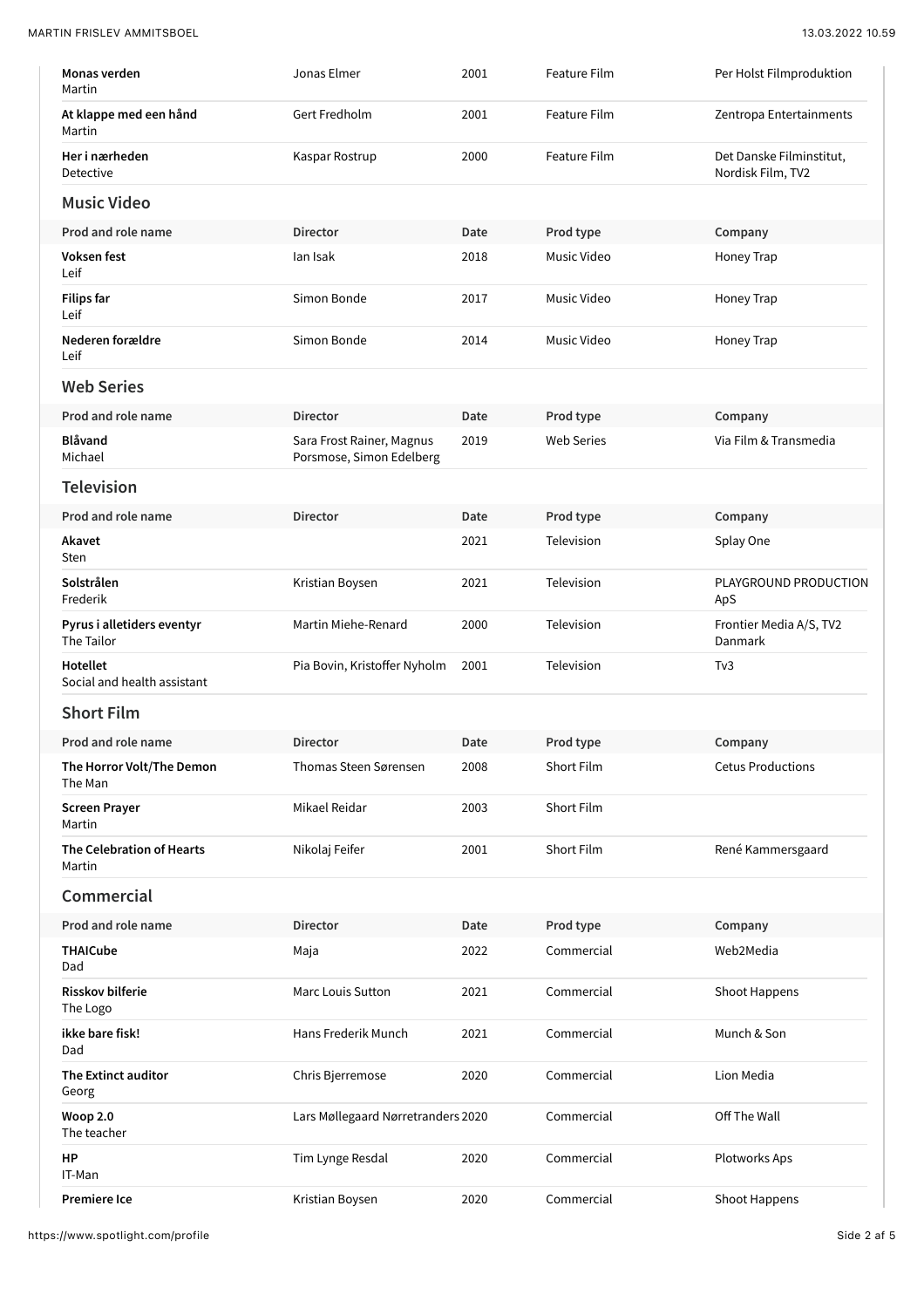| The father                                                          |                                                      |      |            |                                      |
|---------------------------------------------------------------------|------------------------------------------------------|------|------------|--------------------------------------|
| Stofa - Choose your self.<br>Stofa guy                              |                                                      | 2020 | Commercial | Gobsmack production                  |
| <b>Business Danmark 2020 Hero</b><br>Generic Advisor                | Kristian Boysen                                      | 2020 | Commercial | Advice A/S                           |
| KH Handel, Have a Nice day!<br>Safety representative                | Henrik Bergerman                                     | 2019 | Commercial | Traffic Cph A/S                      |
| It's probably nothing<br>The Husband                                | <b>Philippe Pendaries</b>                            | 2019 | Commercial | Chapter One<br><b>COMMUNICATIONS</b> |
| kyllingepostej<br>Dad                                               | Kristian Boysen                                      | 2018 | Commercial | The Woerks                           |
| Det er ik'noget/It's nothing<br>Worker                              | Kristian Boysen                                      | 2018 | Commercial | <b>Playground Production Aps</b>     |
| <b>Life with AIDS</b><br>Adult                                      | Tobias Kampmann                                      | 2017 | Commercial | Moland Film Company                  |
| os der elsker viden/us who love<br>knowledge<br>Salesman            | Kristian Boysen                                      | 2017 | Commercial | Advice                               |
| <b>Stage</b>                                                        |                                                      |      |            |                                      |
| Prod and role name                                                  | <b>Director</b>                                      | Date | Prod type  | Company                              |
| The Misanthrope by Moliére<br>Acaste                                | Lars Kaaper                                          | 2002 | Stage      | Theater GUT                          |
| I en kælder/In a basemend<br>Thomas                                 | Hanne Trap Friis                                     | 2002 | Stage      | Theater Katapult                     |
| <b>Canterbury Tales by Geoffrey Chaucers</b><br>Miscellaneous Roles | Lars Kaaper                                          | 2001 | Stage      | Theater GUT                          |
| Measure for Measure by Shakespeare<br>The Shepherd's Son            | Lars Kaaper                                          | 2001 | Stage      | Theater GUT                          |
| As you like it by Shakespeare<br>Jacques                            | Lars Kaaper                                          | 2000 | Stage      | Theater GUT                          |
| Woyzeck<br>Performer/Dancer                                         | Robert Wilson                                        | 2000 | Stage      | <b>Betty Nansen Theater</b>          |
| Twelfth Night by Shakespeare<br>Feste                               | Lars Kaaper                                          | 1999 | Stage      | Theater GUT                          |
| Cabaret                                                             |                                                      |      |            |                                      |
| Prod and role name                                                  | <b>Director</b>                                      | Date | Prod type  | Company                              |
| <b>Happy Happy</b><br>Performer/Musician/Men's choir<br>HUHAHUHA    | Nina Karis                                           | 2010 | Cabaret    | Livingstones Kabinet                 |
| The Book of Job<br>Performer/Musician/Men's choir<br>HUHAHUHA       | Nina Karis                                           | 2009 | Cabaret    | Livingstones Kabinet                 |
| <b>Babble Babble</b><br>Performer/Musician/Men's choir<br>HUHAHUHA  | Nina Karis                                           | 2007 | Cabaret    | Livingstones Kabinet                 |
| We Love You too<br>Performer/Musician/Men's choir<br>HUHAHUHA       | Nina Karis                                           | 2005 | Cabaret    | Café Theatre                         |
| <b>Video Game</b>                                                   |                                                      |      |            |                                      |
| Prod and role name                                                  | <b>Director</b>                                      | Date | Prod type  | Company                              |
| Hitman<br><b>Miscellaneous Crew</b>                                 | Ryan Barnard, Christian<br>Elverdam, Jacob Mikkelsen | 2015 | Video Game | <b>IO</b> Interactive                |
|                                                                     |                                                      |      |            |                                      |

### **Infomercial**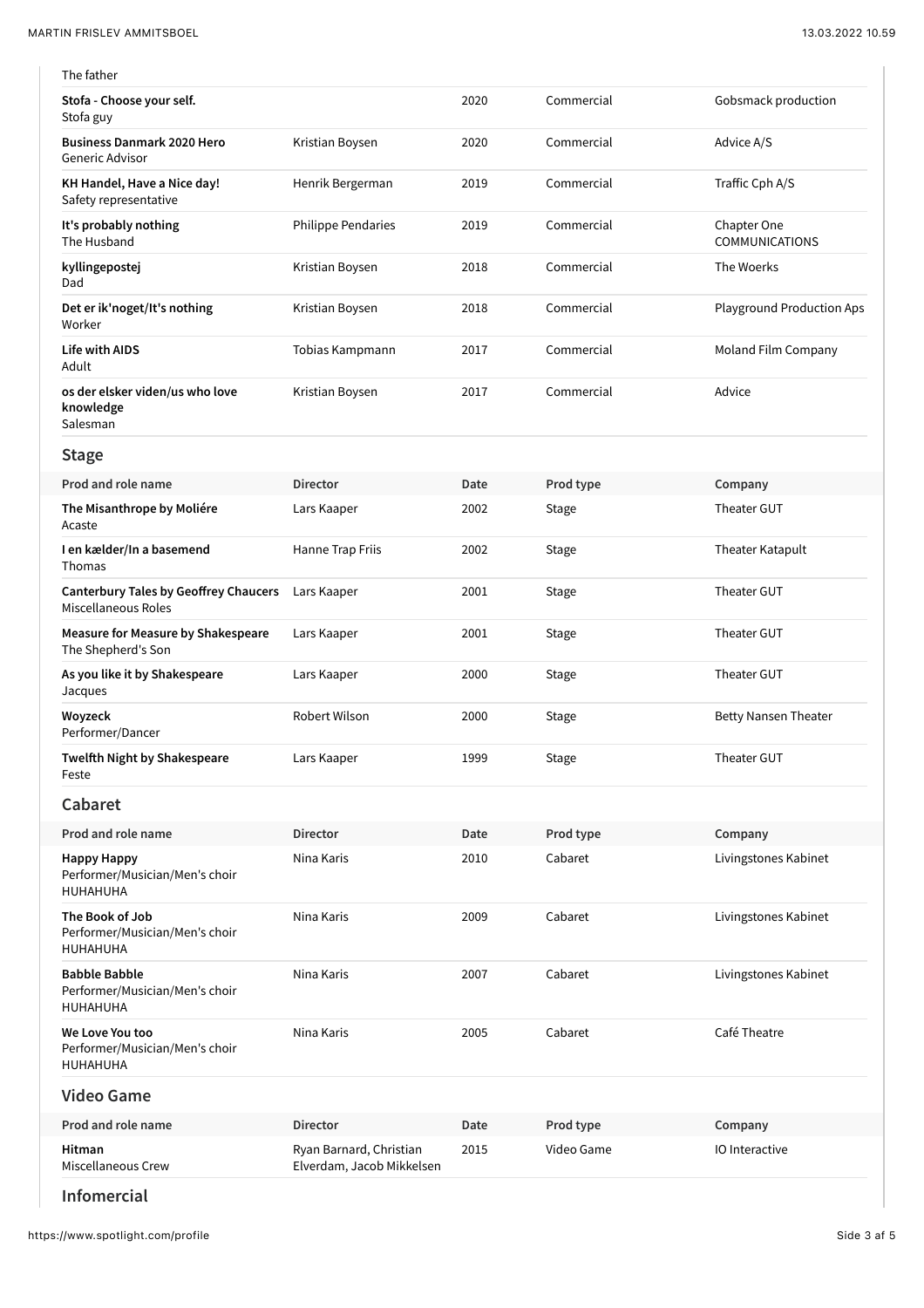| Prod and role name                                                       | <b>Director</b>             | Date | Prod type         | Company                             |
|--------------------------------------------------------------------------|-----------------------------|------|-------------------|-------------------------------------|
| <b>SBA</b><br>Host                                                       | Mikkel Jangaard             | 2022 | Infomercial       | Motor Agency                        |
| Nabohjælp<br>The Neighbo                                                 | Mads Jeppesen               | 2021 | Infomercial       | Shoot Happens                       |
| Børns Vilkår<br>Dad                                                      | Mads Jeppesen               | 2021 | Infomercial       | Shoot Happens                       |
| <b>Edwards - A simple Check</b><br>Inspector & GP                        | Christian Bagger            | 2021 | Infomercial       | <b>Stuff Productions</b>            |
| Campaign on use of fireworks 2020<br>Jens                                | <b>Emil Bernild Ferslev</b> | 2020 | Infomercial       | <b>MUST Production</b>              |
| it's probably nothing!<br>The Dad                                        | <b>Philippe Pendaries</b>   | 2019 | Infomercial       | Euromelanoma                        |
| <b>Voice Over</b>                                                        |                             |      |                   |                                     |
| Prod and role name                                                       | <b>Director</b>             | Date | Prod type         | Company                             |
| Samuel & Eli and Naaman & Elisha<br>The Lord, Soldier, Narrator, Servant | David Crocker               | 2021 | Voice Over        | VoicesNow                           |
| <b>Grundfoss E-leaning</b><br>Miscellaneous parts                        |                             | 2021 | Voice Over        |                                     |
| Natteravnen<br>Various parts                                             | Cecilie Kronborg Thomsen    | 2021 | Voice Over        | Kbh film og fotoskole               |
| The Zodiac killer<br>Narrator/Zodiac killer                              | Lasse Jonsson               | 2021 | Voice Over        | <b>Station Next</b>                 |
| <b>Happy for Ordrup</b><br>The Narrator                                  | Martin Ammitbøl             | 2020 | Voice Over        | Gladfor.dk                          |
| Skive College skolehjem<br>The narrator                                  | Kasper Bøttern              | 2020 | Voice Over        | Backgound Media                     |
| <b>Further credits</b>                                                   |                             |      |                   |                                     |
| Prod and role name                                                       | <b>Director</b>             | Date | Prod type         | Company                             |
| Anti-corruption<br>Co-Worker                                             | Carina                      | 2022 | Educational       | GoLearn                             |
| VR EXARB<br>Christopher                                                  | Anne                        | 2020 | Interactive Video | <b>Timestory VR</b>                 |
| Metakognition<br>Professor                                               |                             | 2020 | Educational       | Umano Aps                           |
| Catnip<br>Torben                                                         | <b>Tobias Kold</b>          | 2020 | Film school       | <b>Station-Next</b>                 |
| Little culturnight at Christiansborg<br>Thorvald Jørgensen               | Sara Damsgaard              | 2020 | Event             | Christiansborg                      |
| <b>Heaven Escape</b><br>Henrik                                           | Jacob Hesselberg            | 2018 | Film school       | CPH Film and Photographer<br>School |
|                                                                          |                             |      |                   |                                     |

# **Skills**

| <b>Accents &amp; Dialects</b> | High standard: Danish, English-Standard                                                                                                     |
|-------------------------------|---------------------------------------------------------------------------------------------------------------------------------------------|
| Languages                     | High standard: Danish, English                                                                                                              |
| <b>Music &amp; Dance</b>      | Skilled: Bass Guitar, Cajon, Drums, Guitar, Piano                                                                                           |
| Other Skills                  | Cooking/Baking, Film/Video Editor (experienced), Military Training/Experience, Motion Capture,<br>Performance Artist, Solicitor (qualified) |
| Performance                   | <b>Skilled:</b> Actor-Musician, Motion Capture, Voice Acting, Voice Over                                                                    |
| <b>Sports</b>                 | Skilled: Badminton, Baseball, Football, Handball, Real Tennis, RollerSkating, Swimming, Tennis, Volleyball                                  |